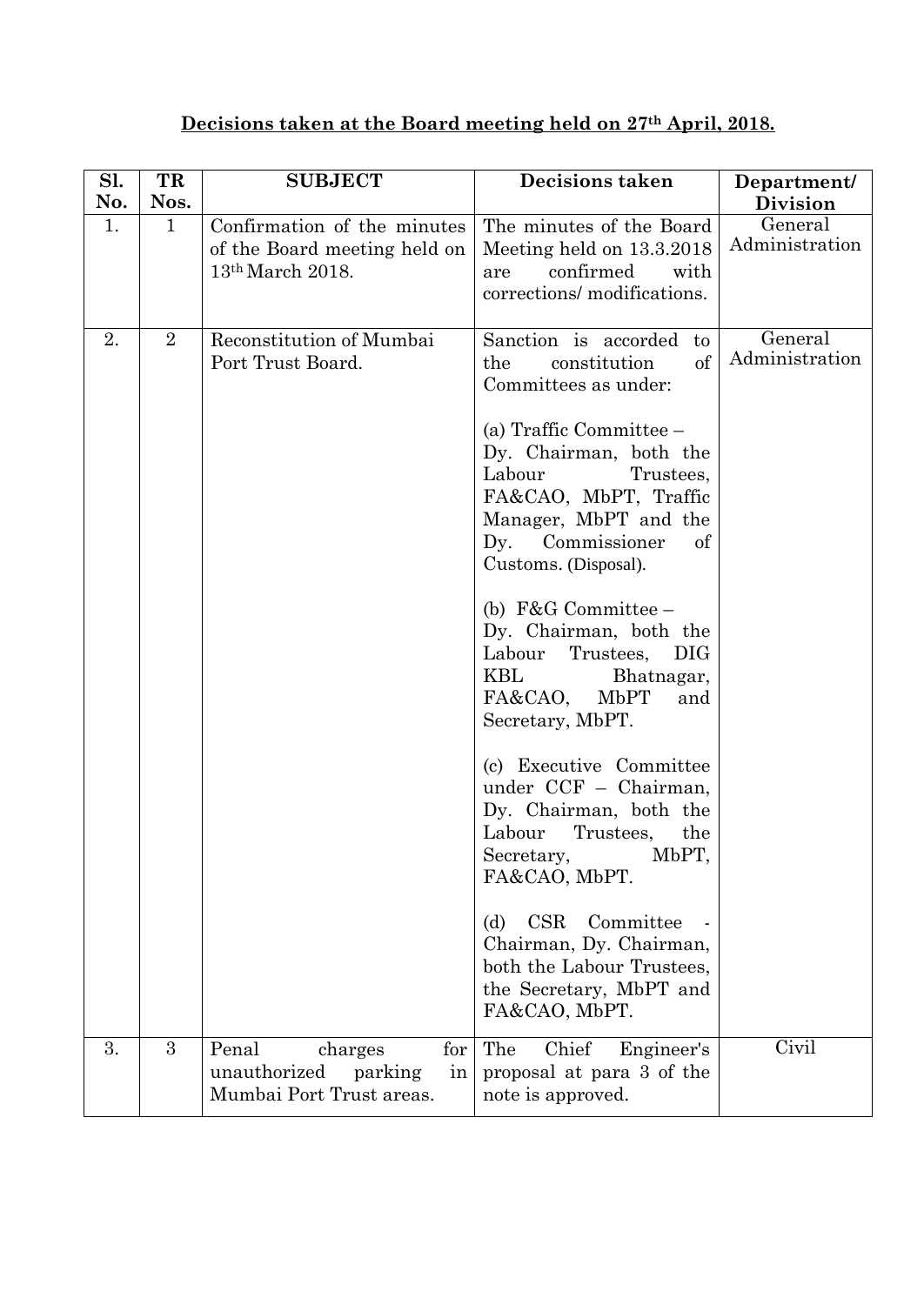| Sl.<br>No. | TR<br>Nos.     | <b>SUBJECT</b>                                                                                                                                                                                                                                                                                                                       | <b>Decisions taken</b>                                                                                                                                                                                                   | Department/<br><b>Division</b> |
|------------|----------------|--------------------------------------------------------------------------------------------------------------------------------------------------------------------------------------------------------------------------------------------------------------------------------------------------------------------------------------|--------------------------------------------------------------------------------------------------------------------------------------------------------------------------------------------------------------------------|--------------------------------|
| 4.         | $\overline{4}$ | Proposed engagement of 11<br>Graduate/Technician and 139<br>PASAA Trade Apprentices in<br>Mumbai Port Trust for the<br>2017-18<br>the<br>under<br>year<br>Apprentices Act, 1961.                                                                                                                                                     | Chief<br>Mechanical<br>The<br>Engineer's<br>proposal<br>at<br>of<br>$7 -$<br>the<br>para<br>note<br>alongwith<br>the<br>modifications<br>the<br>in<br>concluding para of<br>the<br>Note of Discussion<br>is<br>approved. | <b>MEED</b>                    |
| 5.         | $\overline{5}$ | Construction<br>of<br>covered<br>shed No.14 at Indira Dock.                                                                                                                                                                                                                                                                          | Chief<br>Engineer's<br>The<br>proposal at para 8 of the<br>subject<br>the<br>note<br>to<br>decision<br>taken<br>the<br>in<br>concluding para of the<br><b>Note</b><br>of Discussion<br>is<br>approved.                   | Civil                          |
| 6.         | 6              | Capitalization of expenses<br>non-admissibility<br>$\mathrm{of}$<br>and<br>Input Tax Credit (ITC).                                                                                                                                                                                                                                   | The FA&CAO's proposal<br>at para 5 of the note is<br>approved.                                                                                                                                                           | Finance                        |
| 7.         | 7              | Levy of charges on container/<br>containerized cargo brought<br>by road from other Ports to<br>Mumbai Port for de-stuffing<br>and delivery.                                                                                                                                                                                          | The ex-post facto approval<br>to the Traffic Manager's<br>proposal at para 10 of the<br>note is approved.                                                                                                                | Traffic                        |
| 8.         | 8              | Construction of Room for<br>housing<br>X-Ray<br>Baggage<br>Machines<br>Scanning<br>at<br>Green Gate, Blue Gate and<br>Yellow Gate Indira Dock for<br>ISPS.                                                                                                                                                                           | Chief<br>The<br>Engineer's<br>proposal at para 6 of the<br>note is approved.                                                                                                                                             | $\overline{\text{Civil}}$      |
| 9.         | 9              | Allotment of open/covered<br>space for offshore activities<br>viz. storage/cargo operation<br>with or without installation<br>of facilities, cargo handling<br>equipment<br>within<br>the<br>earmarked<br>14<br>areas<br>at<br>Victoria Dock of Mumbai<br>Port Trust on license basis<br>for 11 months. Tender No.<br>TM/ID/04/2017. | Ex-post facto approval is<br>accorded to -<br>(a) the Traffic Manager's<br>proposal at para 9 of<br>the note.<br>Amendment<br>$(b)$ the<br>in<br>Technical Criteria as<br>explained in the note<br>of discussion         | Traffic                        |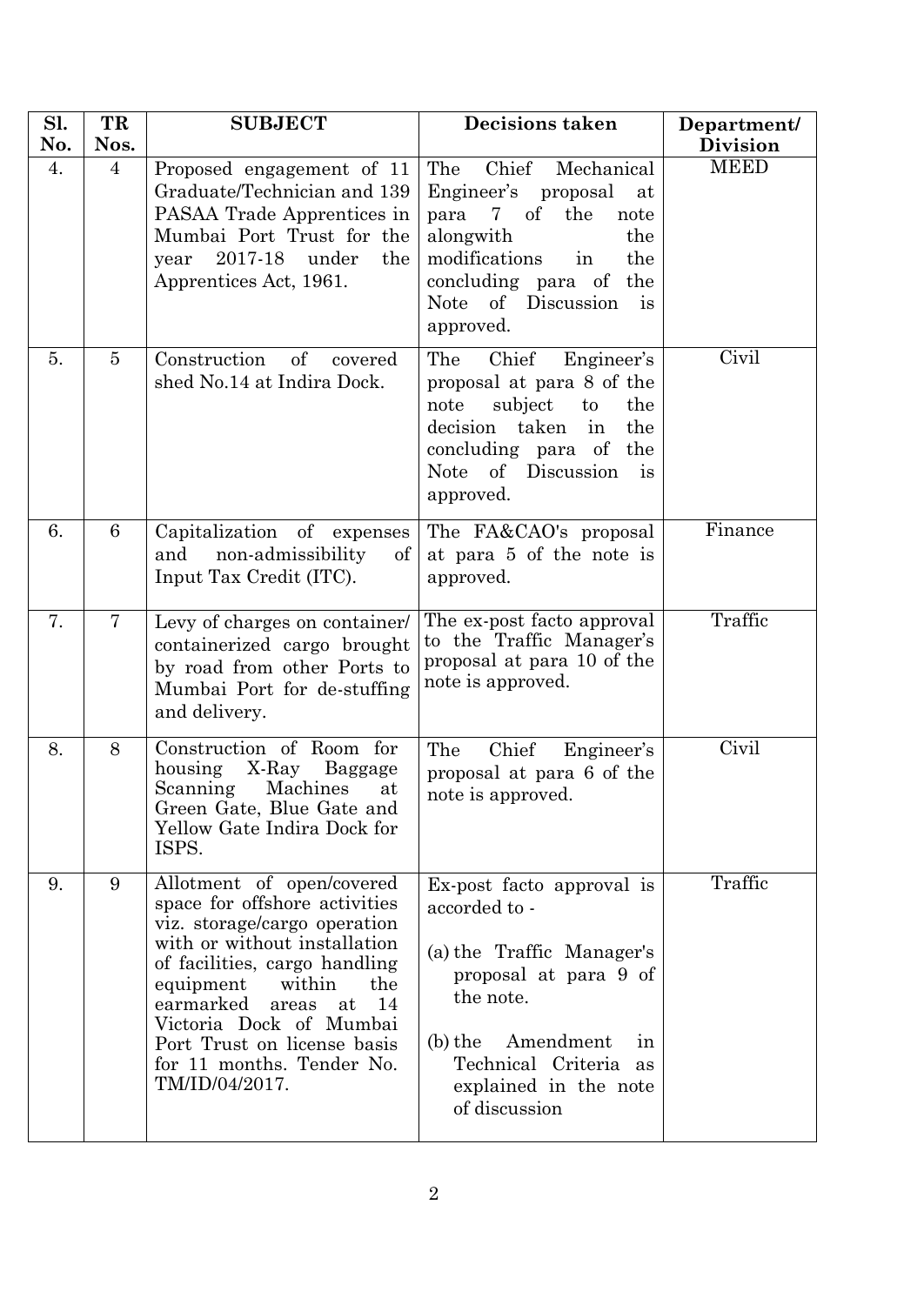| Sl. | TR   | <b>SUBJECT</b>                                                                                                                                                                                                                                | <b>Decisions taken</b>                                                                                                                                                 | Department/            |
|-----|------|-----------------------------------------------------------------------------------------------------------------------------------------------------------------------------------------------------------------------------------------------|------------------------------------------------------------------------------------------------------------------------------------------------------------------------|------------------------|
| No. | Nos. |                                                                                                                                                                                                                                               |                                                                                                                                                                        | <b>Division</b>        |
| 10. | 10   | Storage of pleasure yachts<br>during the monsoon period.                                                                                                                                                                                      | Traffic<br>The<br>Manager's<br>proposal at paras 5 and 8<br>of the note is approved.                                                                                   | Traffic                |
| 11. | 11   | Special<br>Way Leave<br>Fees<br>applicable in respect of 12<br>pipelines of Oil & Natural<br>Gas<br>Corporation<br>Ltd.<br>(ONGC). [BUT, HUT and<br>MUT pipelines]                                                                            | The CE & HOD (Estate)'s<br>proposal at para 14 of the<br>note is approved.                                                                                             | <b>Estate Division</b> |
| 12. | 12   | of<br>Disposal<br>unconnected<br>fibre boat $(1 \text{ No.})$ lying in<br>Bhandar Bhavan, Materials<br>Manager Division.                                                                                                                      | The Materials Manager's<br>proposal at para 4 of the<br>note is approved.                                                                                              | <b>MEED</b>            |
| 13. | 13   | Approval to the Master Plan<br>Township<br>for<br>of<br>area<br>Mumbai Port Trust.                                                                                                                                                            | The Chief Engineer's<br>(i)<br>proposal at para 10<br>of<br>the<br>note<br>is<br>approved.<br>The<br>MoU<br>entered<br>(ii)                                            | Civil                  |
|     |      |                                                                                                                                                                                                                                               | <b>HCP</b><br>with<br>into<br>Design, Planning and<br>Management<br>Pvt.<br>Ltd., Ahmedabad be<br>kept<br>in<br>abeyance<br>until<br>receipt<br>of<br>formal approval. |                        |
| 14. | 14   | Tender No.E-T.22/2016-<br>Part-I:<br>Maintenance<br>of<br>Railway Tracks from Raoli<br>Junction Wadala<br>to<br>Gadi<br>Adda, Sewri and<br>Part-II:<br>Maintenance<br>of<br>Railway Tracks from Gadi<br>Adda Sewri to Green Gate,<br>ID.      | The<br>Chief<br>Engineer's<br>proposal at para 4 of the<br>note is approved.                                                                                           | Civil                  |
| 15. | 15   | Tender<br>No.E47/2017-<br>Maintenance<br>Dredging<br>in<br>Approach Channels, Turning<br>Circles, Outside<br>Berths,<br>Indira Dock basin, Bunder<br>and Anchorages of<br>areas<br>Mumbai Port for three years<br>the year<br>2017-18<br>from | 1. The Chief Engineer's<br>proposal at para 7(a) is<br>approved.<br>2. Approval<br>is<br>also<br>accorded to:<br>DCI<br>(a) Debar<br>from<br>participating in the      | Civil                  |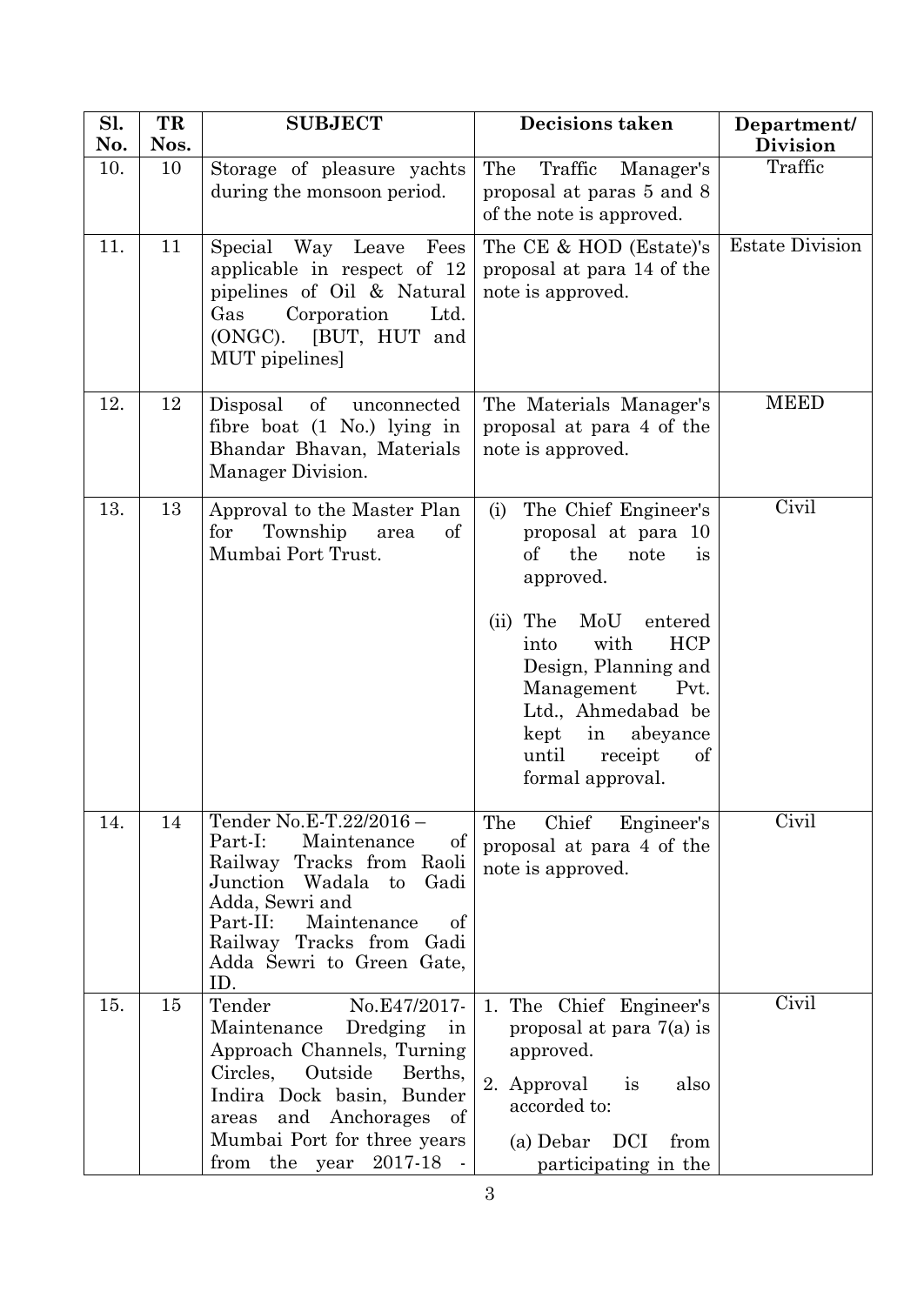| Sl.<br>No. | TR<br>Nos. | <b>SUBJECT</b>                                                                                                                                                | <b>Decisions taken</b>                                                                                                                                                                                                                                            | Department/                       |
|------------|------------|---------------------------------------------------------------------------------------------------------------------------------------------------------------|-------------------------------------------------------------------------------------------------------------------------------------------------------------------------------------------------------------------------------------------------------------------|-----------------------------------|
|            |            | Termination and Carrying<br>out the balance maintenance<br>dredging works at the risk<br>$\sigma f$<br>cost<br>Dredging<br>and<br>Corporation of India (DCI). | tendering process<br>in MbPT for this<br>contract only.<br>(b) Make<br>interim<br>for<br>payment<br>additional dredging<br>work amounting to<br>₹4,09,50,484<br>including GST.                                                                                    | <b>Division</b>                   |
| 16.        | 16         | Purchase of Food Trolley<br>$(Bed Trolley) = 40$ Nos. for<br>use in Port Trust Hospital.                                                                      | Chief<br>Medical<br>The<br>Officer's<br>proposal<br>at<br>para 3 of the note is<br>approved.                                                                                                                                                                      | Medical                           |
| 17.        | 17         | $\mathrm{of}$<br>Advisor<br>Engagement<br>(Estate) on contract basis.                                                                                         | 1. The proposal at para<br>of the<br>8<br>note is<br>approved.<br>2. The Chief Engineer &<br>(Estate)<br>HoD<br>to<br>apprise the Board<br>regarding the work<br>done by the Advisor<br>after<br>(Estate)<br>$\dot{\rm s}$<br>months<br>of<br>his<br>appointment. | <b>GAD</b><br>(HR Division)       |
| 18.        | 18         | Rationalization<br>study<br>Railway Yard.                                                                                                                     | of The Railway Manager's<br>proposal at para 6 of the<br>note is approved.                                                                                                                                                                                        | Traffic<br>(Railway)<br>Division) |
| 19.        | 19         | <b>OCT</b><br>Project<br>Reconstitution<br>of<br>the<br>Committee to review % of<br>revenue share for alternate<br>use of OCT.                                | Chief<br>Engineer's<br>The<br>proposal at para 4 of the<br>note is approved.                                                                                                                                                                                      | Civil                             |
| 20.        | 20         | Domestic Cruise - Pontoon<br>Off Cross Island.                                                                                                                | The<br>ex-post-facto<br>approval to the Deputy<br>Conservator's proposal at<br>para 4 of the note is<br>approved.                                                                                                                                                 | Marine                            |